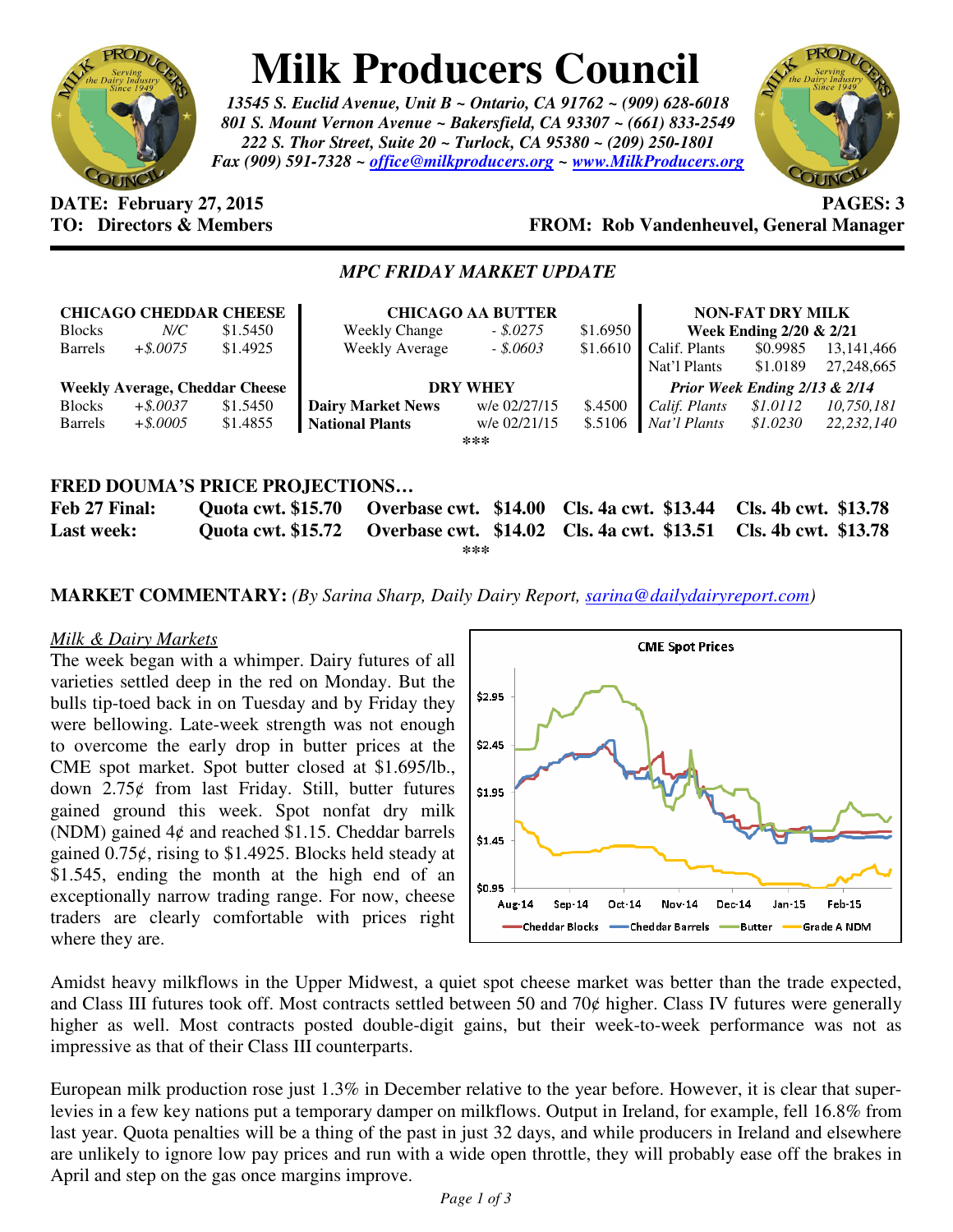A growing share of Europe's milk is headed to the drier. European production of skim milk powder (SMP) rose 6.4% in December on a year-over-year basis and was 20% greater than November. There is no shortage of milk powder on either side of the Atlantic, and, while Fonterra has shouted its concerns about drought-restricted supplies, the cooperative has whispered its anxieties about demand. Despite rising global dairy markets, Fonterra held pay-prices steady at NZ\$4.70/kg of milk solids, noting weak Chinese demand. They also updated volume forecasts for next week's Global Dairy Trade auction; they are offering 18% more whole milk powder (WMP) for the May contract than at the previous event, although overall their WMP offerings will be lower than last week's auction.



At long last, the West Coast port strike is over. But while ship owners and longshoremen celebrate, the nation's export industries are feeling the hangover. It will take months to clear the backlog at the ports, and in the meantime exporters face damaged reputations, a strong dollar and lower purchasing power among the world's energy economies. The Bank of Mexico lowered its outlook for GDP growth in 2015 from 3-4% to 2.5-3.5%, in part due to the sustained decline in oil revenues. Demand for foreign products is likely to slip south of the border and in places like Saudi Arabia, the largest market for U.S. butter.

It is bitterly cold everywhere east of the Rockies, and production per cow is down slightly. However, barns are full and there is no shortage of milk. *Dairy Market News* reports, "More milk is going into cheese than would be typical at this time during recent years." Cream is also readily available, and churns are running at or near capacity. The anticipation of Easter demand is likely helping to support the butter market. But a bull needs to eat every day, and, in light of surprisingly large January butter inventories and strong churn rates, demand will need to be formidable indeed to provide further strength in butter prices.



For the week ending February 14, dairy cow slaughter totaled 63,736 head. Slaughter was 10.2% greater than the same week last year, and for the year-to-date it is running 5.7% ahead of last year's pace. This is almost entirely due to higher cull rates in the West. As the *Daily Dairy Report* noted earlier this week, culling in California, Arizona, Idaho, Oregon and Washington "accounts for 96% of the increase in dairy cow slaughter in 2015. The pace of slaughter in these regions is up nearly 17% compared to last year. Meanwhile, dairy culling in the regions that include Michigan, Minnesota and Wisconsin trailed last year by 13,200 head."

USDA's Agricultural Prices report confirmed what the slaughter pace has already hinted: margins are much worse in the West than in other regions. Regional averages can only approximate the cost of production, and they often vary widely from individual producers' margins. But they are useful to illustrate broad trends and they serve as the basis for payments under the new Margin Protection Program (MPP).